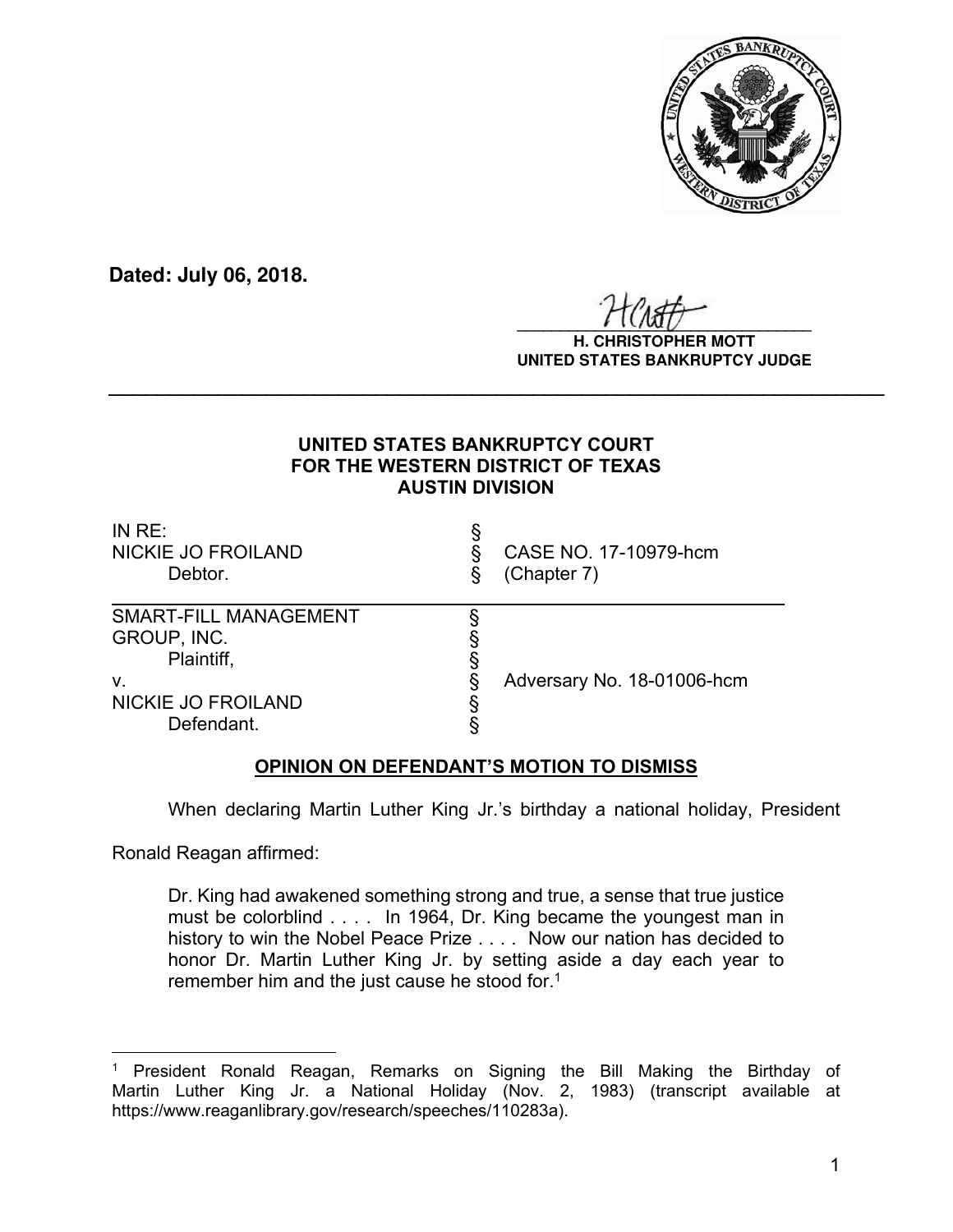Here, the Court wrestles with whether an objection to discharge and dischargeability by a creditor is late, when the complaint is filed one day after a fixed-date deadline set by an agreed order of the Court. Typically, the answer would be straightforward. But in the present setting, the answer is thorny. This is because the deadline landed on a federal legal holiday—Martin Luther King Jr.'s Birthday—and there is Fifth Circuit precedent that must be considered. In the end, the Court finds that the creditor's complaint is untimely and must be dismissed.

#### **I JURISDICTION**

This Court has jurisdiction over this adversary proceeding pursuant to 28 U.S.C. § 1334(b). This adversary proceeding arises under the Bankruptcy Code and in a bankruptcy case referred to this Court by the Standing Order of Reference entered in this District. This adversary proceeding is a "core" proceeding under 28 U.S.C. § 157(b)(2)(I) and (J). As a result, this Court has jurisdiction and authority to enter final orders and a final judgment in this adversary proceeding.2

## **II FACTUAL AND PROCEDURAL BACKGROUND**

 There is no dispute with respect to the factual and procedural background relevant to the Motion to Dismiss Complaint ("Motion") (dkt#  $6$ ).<sup>3</sup>

 Smart-Fill Management Group, Inc. is a creditor in this bankruptcy case and the plaintiff in this adversary proceeding ("Smart-Fill"). Nickie Jo Froiland is the debtor in this

 $2$  The parties have also expressly consented to this Court's authority to enter a final judgment.

<sup>&</sup>lt;sup>3</sup> References to "dkt#" mean the docket number maintained in CM/ECF by the Clerk of the Bankruptcy Court.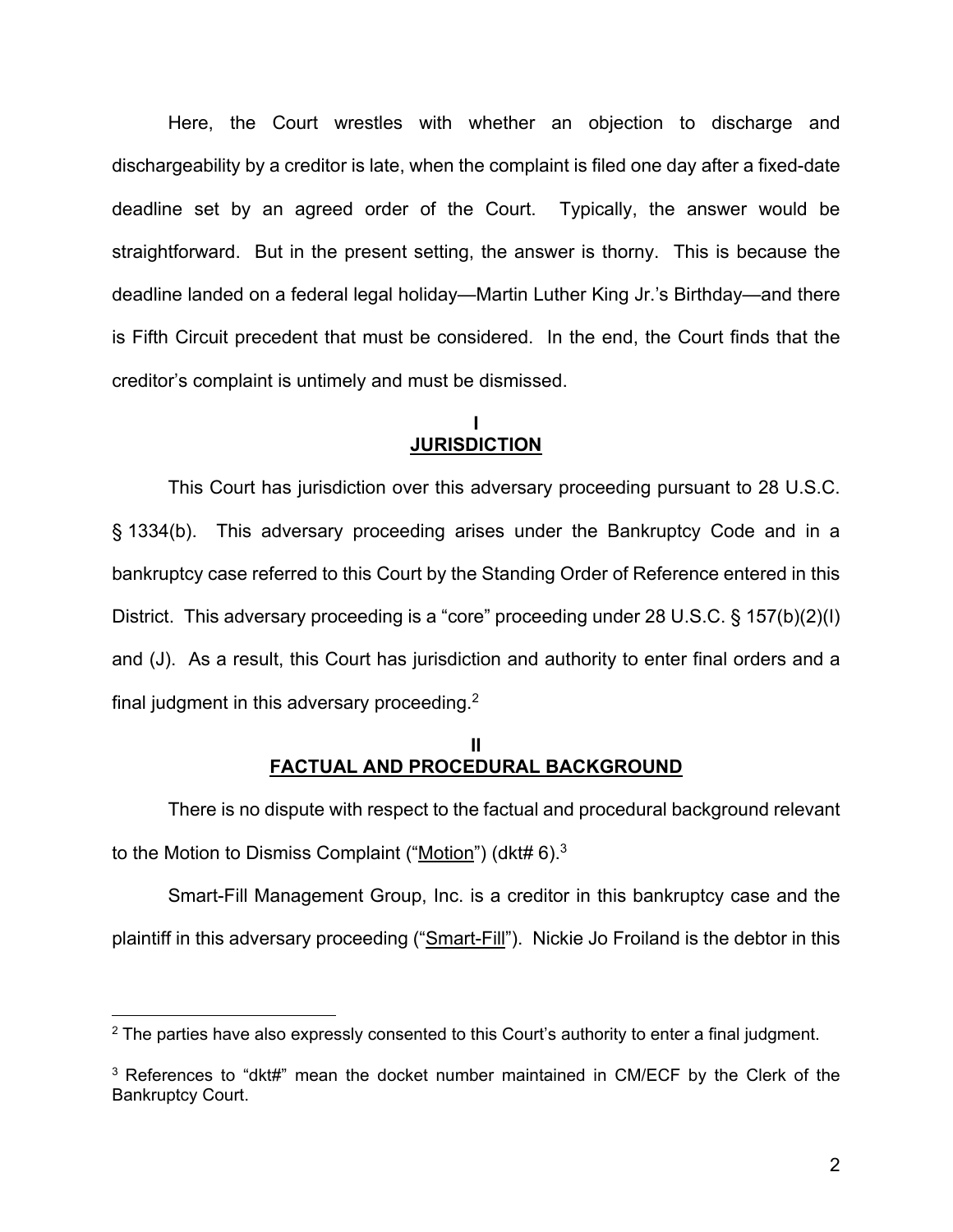bankruptcy case and the defendant in this adversary proceeding ("Debtor").

On August 7, 2017, the Debtor filed a voluntary petition under Chapter 7 of the Bankruptcy Code (dkt# 1, main bankruptcy case no. 17-10979). November 7, 2017 was the initial deadline for creditors to file a complaint objecting to discharge and dischargeability of debt. *See* Notice of Chapter 7 Bankruptcy Case (dkt# 3, main bankruptcy case no. 17-10979); *see also* FED. R. BANKR. P. 4004(a), 4007(c).

On two occasions by motion, Smart-Fill requested and obtained extensions of the deadline to file a complaint objecting to discharge under § 727 of the Bankruptcy Code and the dischargeability of its debt under § 523 of the Bankruptcy Code.

Smart-Fill filed the first motion on November 7, 2017 (the date the initial deadline was set to expire). On November 20, 2017, the Court granted the first motion and entered an agreed order that was approved by Smart-Fill and the Debtor ("First Agreed Order") (dkt# 18, 28, main bankruptcy case no. 17-10979). The First Agreed Order extended the deadline for Smart-Fill to file a complaint under §§ 727 and 523 of the Bankruptcy Code against the Debtor until a specific date—December 20, 2017.

Smart-Fill, with the agreement of the Debtor, filed the second motion on December 20, 2017 (the date the extended deadline was set to expire). The Court granted the second motion and entered an agreed order on December 20, 2017 ("Second Agreed Order") (dkt# 39, 41, main bankruptcy case no. 17-10979). Smart-Fill's counsel submitted the Second Agreed Order, which was agreed to by counsel for both Smart-Fill and the Debtor.

Significant now, the Second Agreed Order extended the deadline for Smart-Fill to file an objection to the Debtor's discharge and dischargeability of its debt under §§ 727

3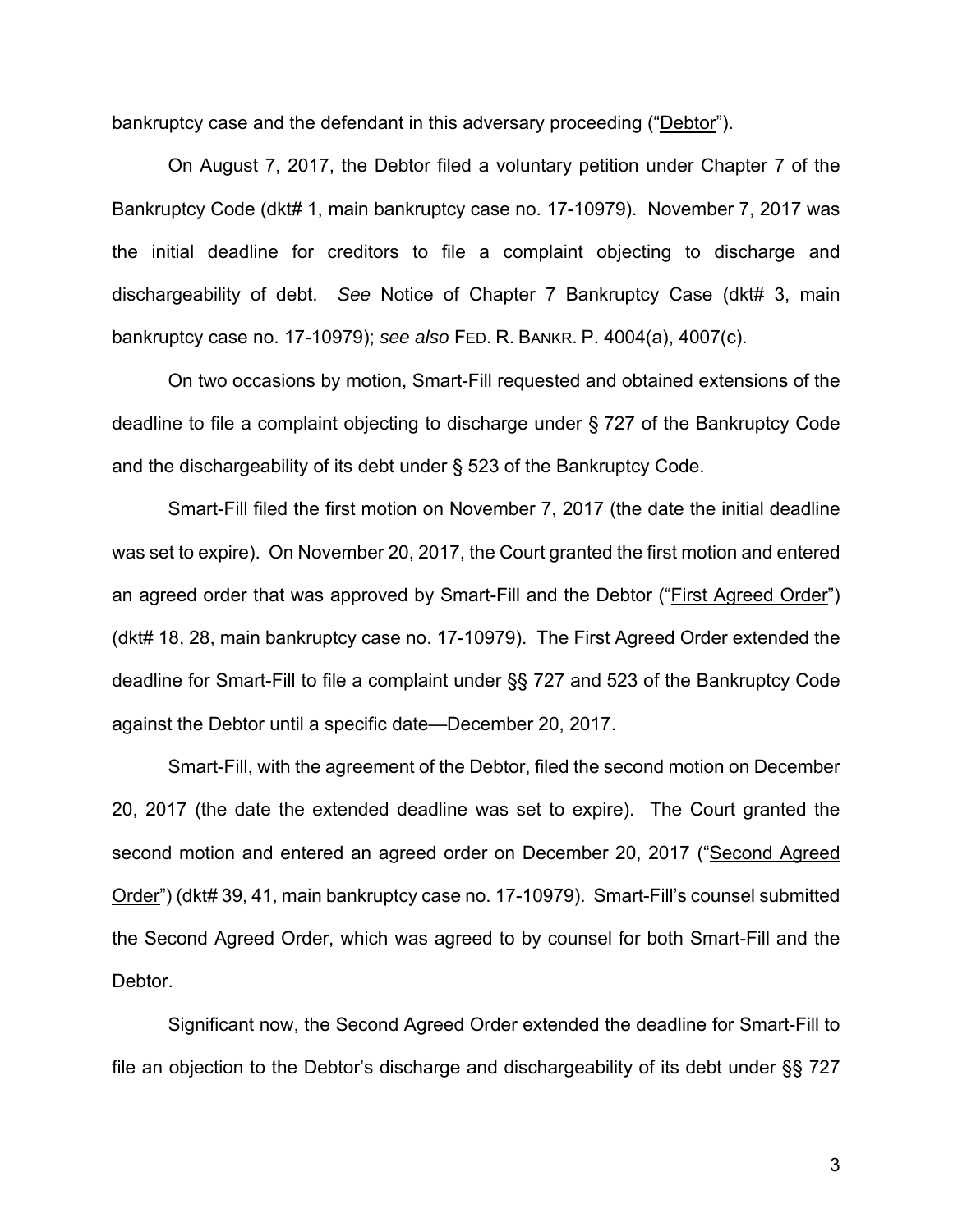and 523 of the Bankruptcy Code until a specific date—January 15, 2018. Smart-Fill did not seek and the Court did not grant any further extensions of the deadline.

As it turned out, January 15, 2018 was a federal holiday: to wit, Martin Luther King Jr.'s Birthday ("MLK Day"). One day later—on January 16, 2018—Smart-Fill initiated this adversary proceeding by filing its complaint against the Debtor ("Complaint") (dkt# 1). Through the Complaint, Smart-Fill objected to the Debtor's bankruptcy discharge under § 727(a) of the Bankruptcy Code and the dischargeability of its debt under § 523(a)(2)(A) of the Bankruptcy Code.

The Debtor then filed the instant Motion to Dismiss Complaint (herein "Motion") (dkt# 6). The Debtor's principal argument for dismissal is the Complaint is time-barred because it was filed one day after the January 15, 2018 deadline set by the Second Agreed Order entered by the Court.<sup>4</sup>

Smart-Fill filed a response to the Motion ("Response") (dkt# 10). In sum, Smart-Fill contends that the Complaint was timely filed on January 16, 2018 because the January 15, 2018 filing deadline set by the Second Agreed Order was MLK Day—a legal holiday. Smart-Fill relies on Rule 9006 of the Federal Rules of Bankruptcy Procedure ("Bankruptcy Rules") and argues that this rule automatically granted Smart-Fill a one-day extension to file the Complaint.

The Debtor filed a reply to the Response of Smart-Fill ("Reply") (dkt# 19). In the Reply, the Debtor reiterates that under the current version of Bankruptcy Rule 9006, the filing deadline of January 15, 2018 was not extended by one day, even though the

<sup>4</sup> The Debtor also seeks dismissal of the Complaint for failure to state a claim under which relief may be granted pursuant to Rule 12(b)(6) of the Federal Rules of Civil Procedure. Given that the Court finds the Complaint should be dismissed as time-barred, it is unnecessary for the Court to address the Rule 12(b)(6) arguments by the Debtor.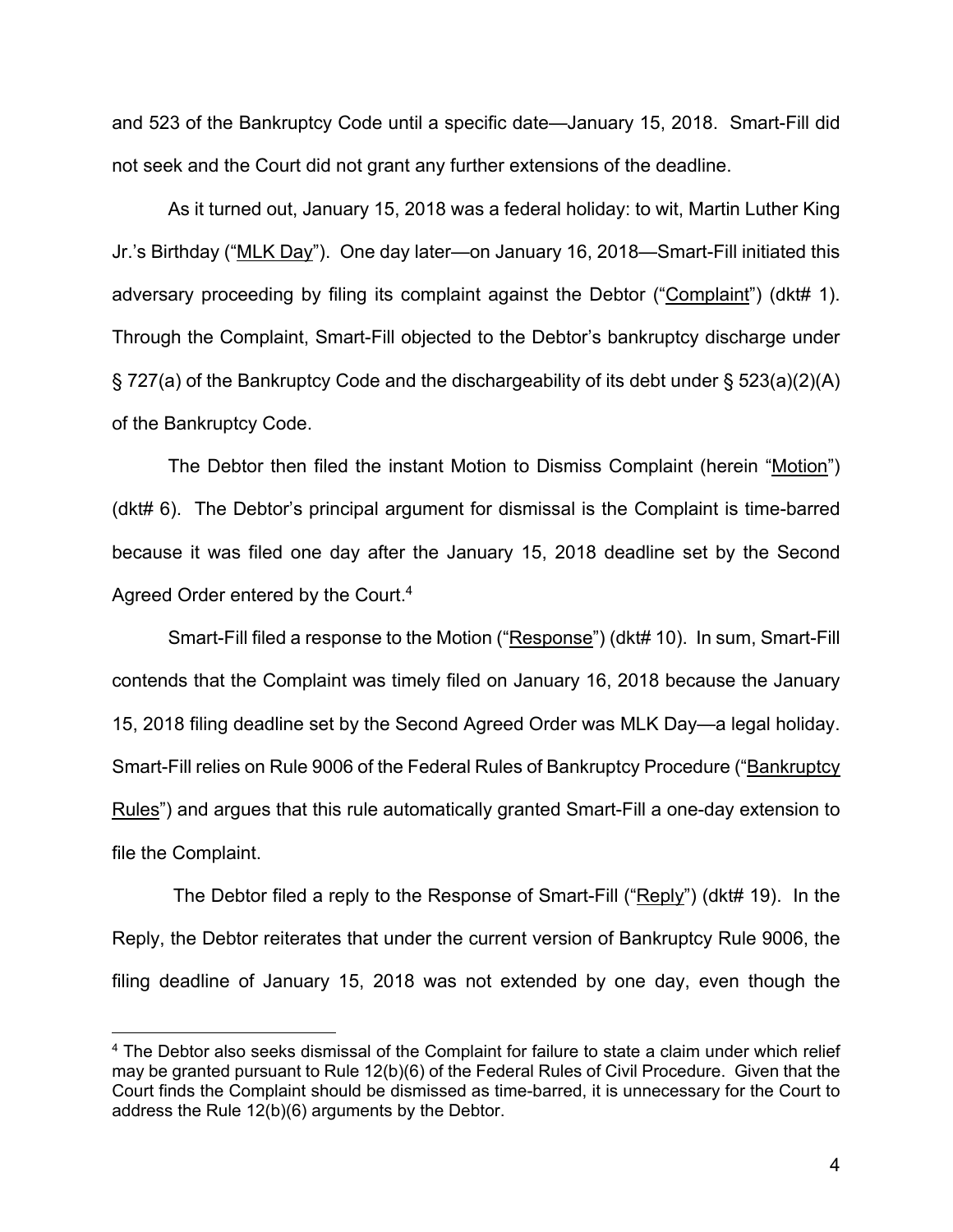deadline fell on a legal holiday.

The parties initially requested and the Court set a hearing on the Motion for May 1, 2018. Then, at the joint request of the parties, the hearing was cancelled, and the Motion was submitted to the Court for ruling based on the pleadings (dkt# 20, 21). The Court has considered all of the arguments and authorities set forth in the Motion, Response, and Reply, even if not specifically referred to in this Opinion.

#### **III CONCLUSIONS OF LAW WITH LEGAL ANALYSIS**

The Bankruptcy Rules set forth specific deadlines for a creditor to file an objection to the discharge of a debtor and to dischargeability of debt. In general, Bankruptcy Rule 4004 requires that a complaint objecting to a debtor's discharge be filed within 60 days after the first date set for a creditors meeting in a Chapter 7 case and permits the Court to extend such deadline upon motion filed within the deadline. FED. R. BANKR. P. 4004(a)– (b). Likewise, Bankruptcy Rule 4007 requires that a complaint objecting to dischargeability of debt under § 523(c) also be filed within 60 days after the first date set for a creditors meeting in a Chapter 7 case and permits the Court to extend this deadline upon motion filed within the deadline. FED. R. BANKR. P. 4007(c).

Bankruptcy Rule 9006(a) provides an automatic extension of time to file pleadings, including objections to discharge and dischargeability of debt, in certain situations. Here, Smart-Fill filed its Complaint against the Debtor objecting to discharge and dischargeability on January 16, 2018 (one day after the January 15 deadline set by the Court) and relies on Bankruptcy Rule 9006(a) for an automatic one-day extension.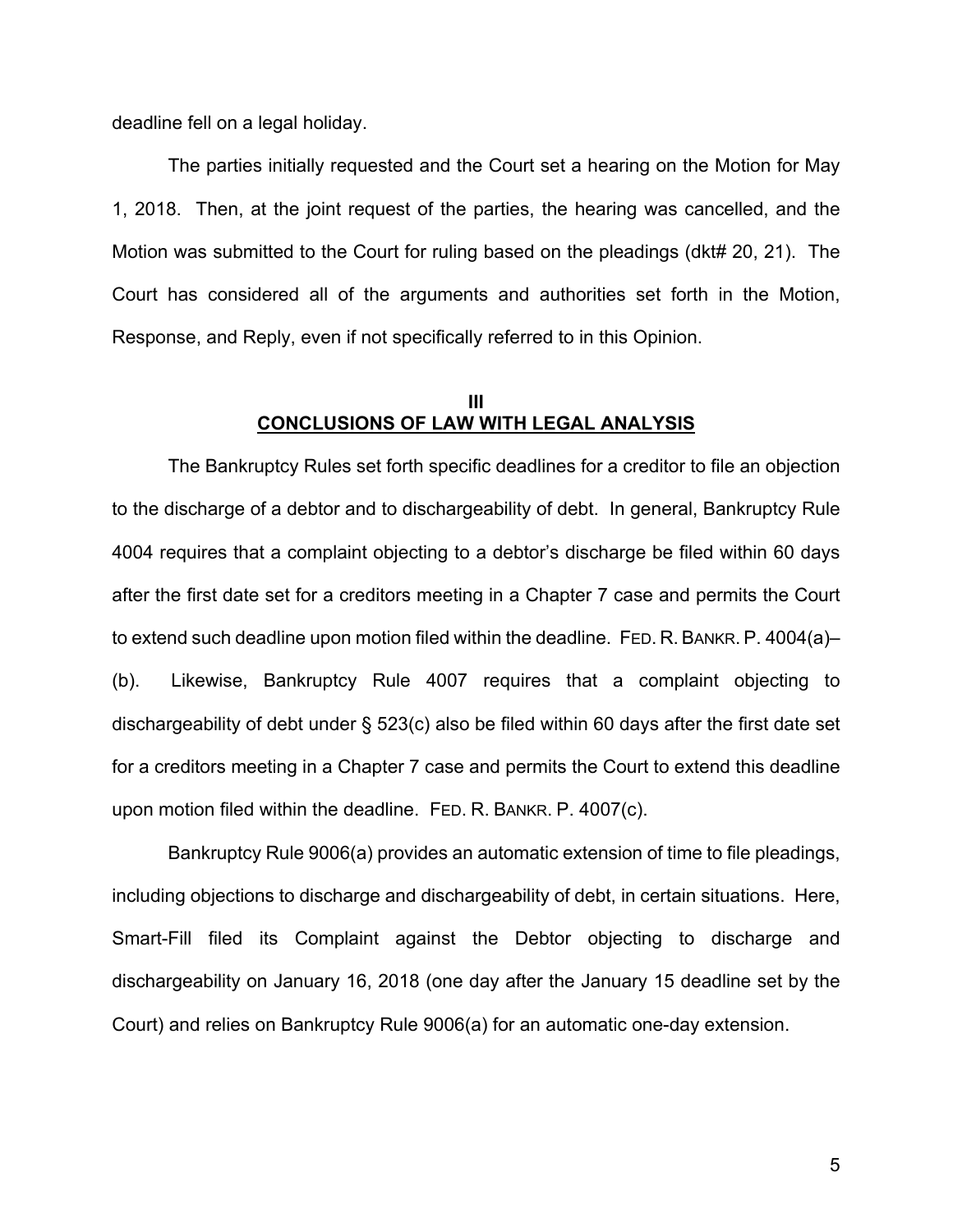In pertinent part, the current text of Bankruptcy Rule 9006(a)(1) provides as follows:

(a) **Computing Time.** The following rules apply in computing any *time period* specified in these rules . . . that does not specify a method of computing time.

**(1) Period stated in Days or a Longer Unit.** *When the period is stated in days* or a longer unit of time . . . include the last day of the period, but if the last day is a Saturday, Sunday, or *legal holiday*, the period continues to run until the end of the next day that is not a Saturday, Sunday, or legal holiday.

FED. R. BANKR. P. 9006(a)(1) (emphasis added). MLK Day is a "legal holiday" under Bankruptcy Rule 9006(a)(6)(A).

 Almost three decades ago, the Fifth Circuit applied a prior version of Bankruptcy Rule 9006(a) to extend a date-specific deadline that fell on a legal holiday. *See Chapman Inv. Assocs. v. Am. Healthcare Mgmt. (In re Am. Healthcare Mgmt., Inc.)*, 900 F.2d 827, 832 (5th Cir. 1990). In short, the Fifth Circuit held that the prior version of Bankruptcy Rule 9006(a) extended the specific deadline set by a court order by one day when the deadline fell on a federal holiday, in the context of filing a motion to extend time to assume or reject leases under § 365(d)(4) of the Bankruptcy Code. *See id.* at 831–32.

Significantly however, Bankruptcy Rule 9006(a) was subsequently amended in 2009, in response to the Fifth Circuit's 1990 decision in *American Healthcare Management*. As recognized by the Advisory Committee Note to the 2009 amendment of Bankruptcy Rule 9006(a), the amended rule expressly rejects the approach previously taken by the Fifth Circuit. The Advisory Committee Note provides in part as follows:

*The time-computation provisions of subdivision (a) apply only when a time period must be computed. They do not apply when a fixed time to act is set.* The amendments thus carry forward the approach taken in *Violette v. P.A. Days, Inc.*, 427 F.3d 1015, 1016 (6th Cir. 2005) . . . and reject the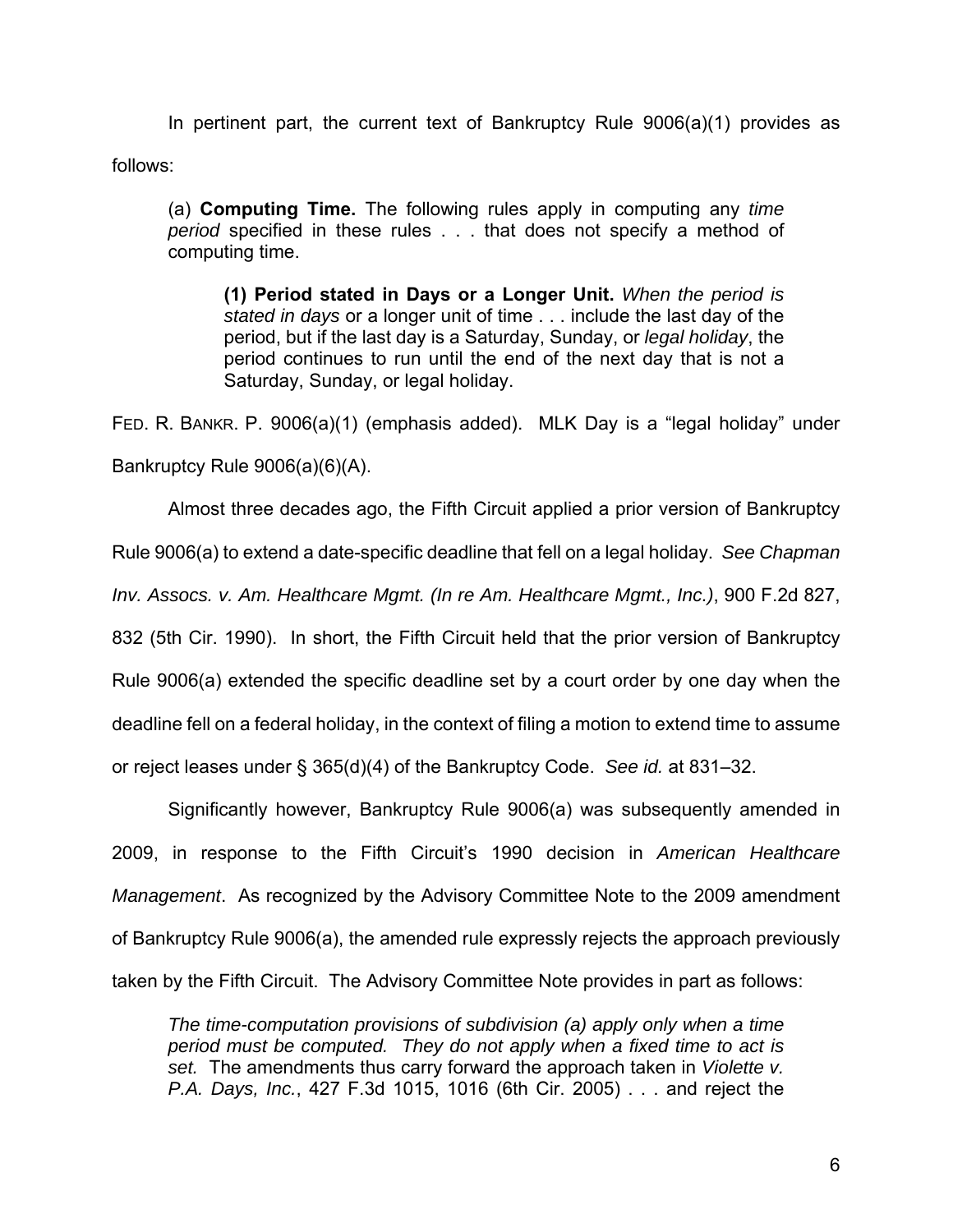contrary holding of *In re American Healthcare Management, Inc*., 900 F.2d 827, 832 (5th Cir. 1990) . . . . *If, for example, the date for filing is "no later than November 1, 2007," subdivision (a) does not govern*. But if a filing is required to be made "within 10 days" or "within 72 hours," subdivision (a) describes how that deadline is computed.

FED. R. BANKR. P. 9006 advisory committee's note to 2009 amendment (emphasis added).

An Advisory Committee Note accompanying a federal rule is highly persuasive and

afforded substantial weight in interpreting federal rules, even if it is not binding. *See, e.g.*,

*Horenkamp v. Van Winkle & Co.*, 402 F.3d 1129, 1132 (11th Cir. 2005) (citation omitted);

*see also In re Cooper Tire & Rubber Co.*, 568 F.3d 1180, 1188 (10th Cir. 2009); *Burnley* 

*v. City of San Antonio*, 470 F.3d 189, 195–97 (5th Cir. 2006).

A prior version of Bankruptcy Rule 9006(a) was addressed by the Fifth Circuit in

*American Healthcare Management*. The previous version of the Rule examined by the

Fifth Circuit provided:

In computing any period of time prescribed or allowed by these rules, by the local rules, by order of court, or by any applicable statute, the day of the act, event, or default from which the designated period of time begins to run shall not be included. The last day of the period so computed shall be included, unless it is a Saturday, a Sunday, or a legal holiday . . . .

FED. R. BANKR. P. 9006(a) (1989) (current version at FED. R. BANKR. P. 9006(a) (2016));

*see Am. Healthcare Mgmt.*, 900 F.2d at 831.

 A comparison of this prior version of Bankruptcy Rule 9006(a) to the current amended version of Bankruptcy Rule 9006(a) reinforces the change made by the 2009 amendment and recognized by the Advisory Committee Note. The prior version of Bankruptcy Rule 9006(a) was more general: it allowed an extension of time for a legal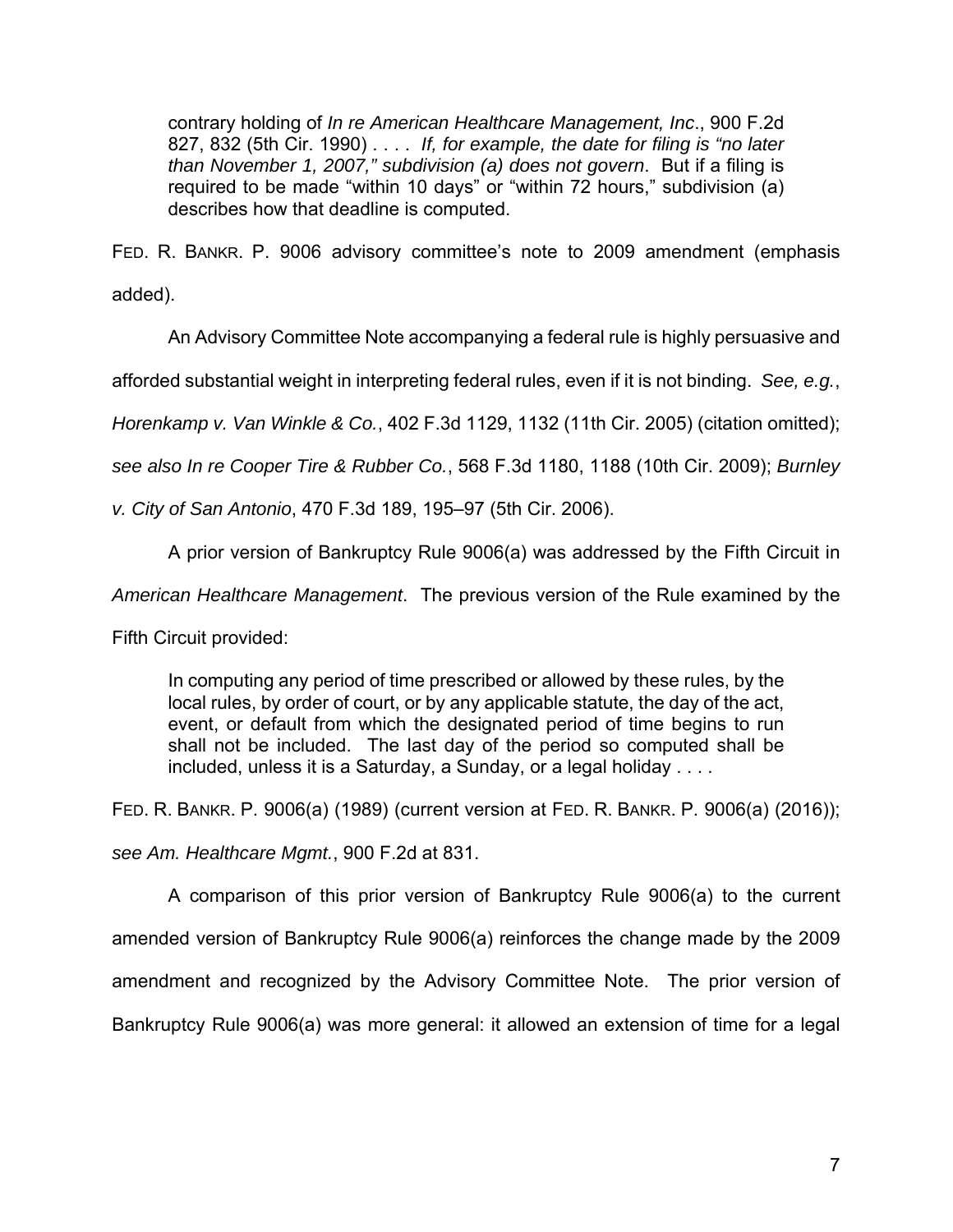holiday in "computing any period of time." FED. R. BANKR. P. 9006(a) (1989).<sup>5</sup> In contrast, the plain language of the current version of Bankruptcy Rule 9006(a) is more specific and discriminating: it allows an extension of time for a legal holiday *only* when computing a "time period" that is "stated in days." FED. R. BANKR. P. 9006(a)(1).

 The 2009 amendment to Bankruptcy Rule 9006(a) conveys an unmistakable message—an automatic extension of time is allowed only when the filing deadline must be computed in days (such as "no later than 60 days after"). However, when a fixed-date deadline is set (such as "until January 15, 2018"), no automatic extension of time is allowed, and the amended Rule is colorblind as to legal holidays.

Indeed, due to the specific 2009 amendments to Bankruptcy Rule 9006(a) and its Advisory Committee Note, multiple courts have held that Bankruptcy Rule 9006(a) does not extend fixed-date deadlines. *See, e.g.*, *X/Open Co. v. Gray (In re Gray)*, 492 B.R. 923, 924 (Bankr. M.D. Fla. 2013) (finding that Bankruptcy Rule 9006(a) does not extend the deadline for filing a dischargeability complaint when a specific date is set by court order); *see also Miller v. City of Ithaca*, No. 3:10-cv-597, 2012 WL 1589249, at \*3 (N.D.N.Y. May 4, 2012) (applying amended Rule 6(a) of the Federal Rules of Civil Procedure); *In re MF Glob. Inc.*, No. 11-2790 (MG) SIPA, 2014 WL 1320094, at \*5 (Bankr. S.D.N.Y. Apr. 1, 2014) (unpublished); *In re Biggs,* No. 11-29249-EPK, 2012 WL 2974885, at \*2–3 (Bankr. S.D. Fla. July 20, 2012); *Dillworth v. Vieweg (In re Vieweg)*, No. 10-18022- BKC-AJC, 2011 WL 5593184, at \*2 (Bankr. S.D. Fla. Oct. 26, 2011), *aff'd sub nom*.

<sup>5</sup> This more general language in the prior version of Bankruptcy Rule 9006(a) and its companion (Rule 6(a) of the Federal Rules of Civil Procedure) led to conflicting interpretations by the courts. *Cf. Violette v. P.A. Days, Inc.*, 427 F.3d 1015, 1018 (6th Cir. 2005); *Am. Healthcare Mgmt.*, 900 F.2d at 832. The specific language adopted in the 2009 amendment to Bankruptcy Rule 9006(a) and its companion Rule 6(a) resolved such conflict.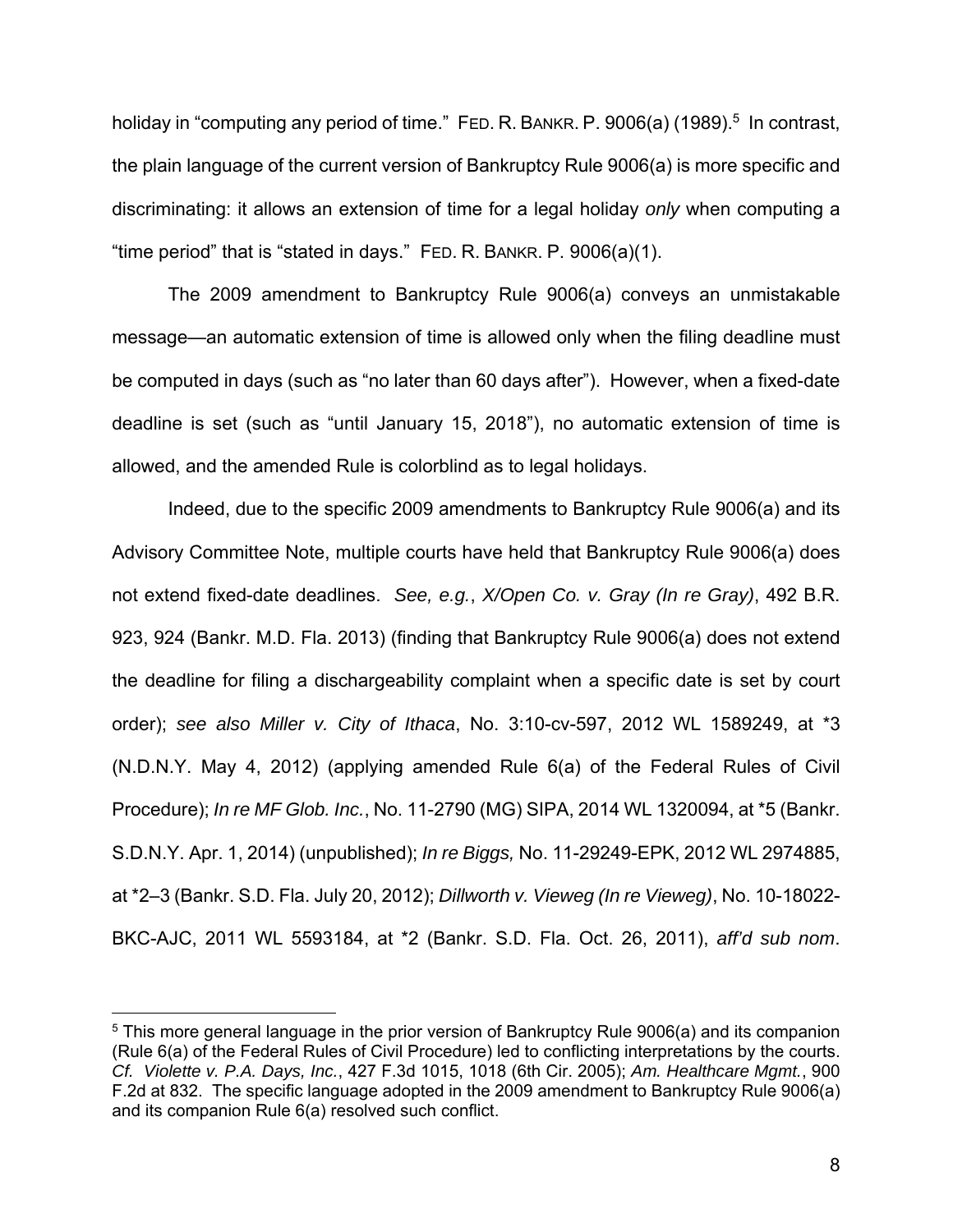*Dillworth v. Obregon*, No. 12-20075-CIV-MARRA, 2012 WL 3244683 (S.D. Fla. Aug. 9, 2012).

Notably, research did not reveal (and Smart-Fill does not cite) any cases that have applied the current amended version of Bankruptcy Rule 9006(a) to extend a fixed-date deadline set by court order. Just as importantly, neither the Fifth Circuit nor courts within this Circuit appear to have addressed the application of the current amended version of Bankruptcy Rule 9006(a) to a fixed-date deadline.

Smart-Fill does cite several cases for the general proposition that when a filing deadline falls on a legal holiday or weekend, Bankruptcy Rule 9006(a) extends the deadline.6 However, all of the cases relied upon by Smart-Fill involve computing a period of time, such as "within 60 days." And all of the cases were decided prior to the 2009 amendment of Bankruptcy Rule 9006(a). None of the cases cited by Smart-Fill involved fixed-date deadlines under the current amended version of Bankruptcy Rule 9006(a). *See, e.g.*, *Dalembert v. Pendergrass (In re Pendergrass)*, 376 B.R. 473, 475 n.2 (Bankr. E.D. Pa. 2007).

Finally, the Court's interpretation of current Bankruptcy Rule 9006(a) is consistent with other Fifth Circuit decisions involving discharge and dischargeability deadlines. The Fifth Circuit has recognized that the deadlines set forth in the Bankruptcy Rules for objecting to a debtor's discharge and dischargeability of debt are strictly construed and enforced. *See* FED. R. BANKR. P. 4004(a), 4007(c); *State Bank & Tr., N.A. v. Dunlap (In re Dunlap)*, 217 F.3d 311, 315 (5th Cir. 2000) (explaining the "strict time limitation" placed on creditors to file an objection to discharge demonstrates the Bankruptcy Code's overall

<sup>6</sup> *See* cases cited in Response (dkt# 10, pp. 3–4).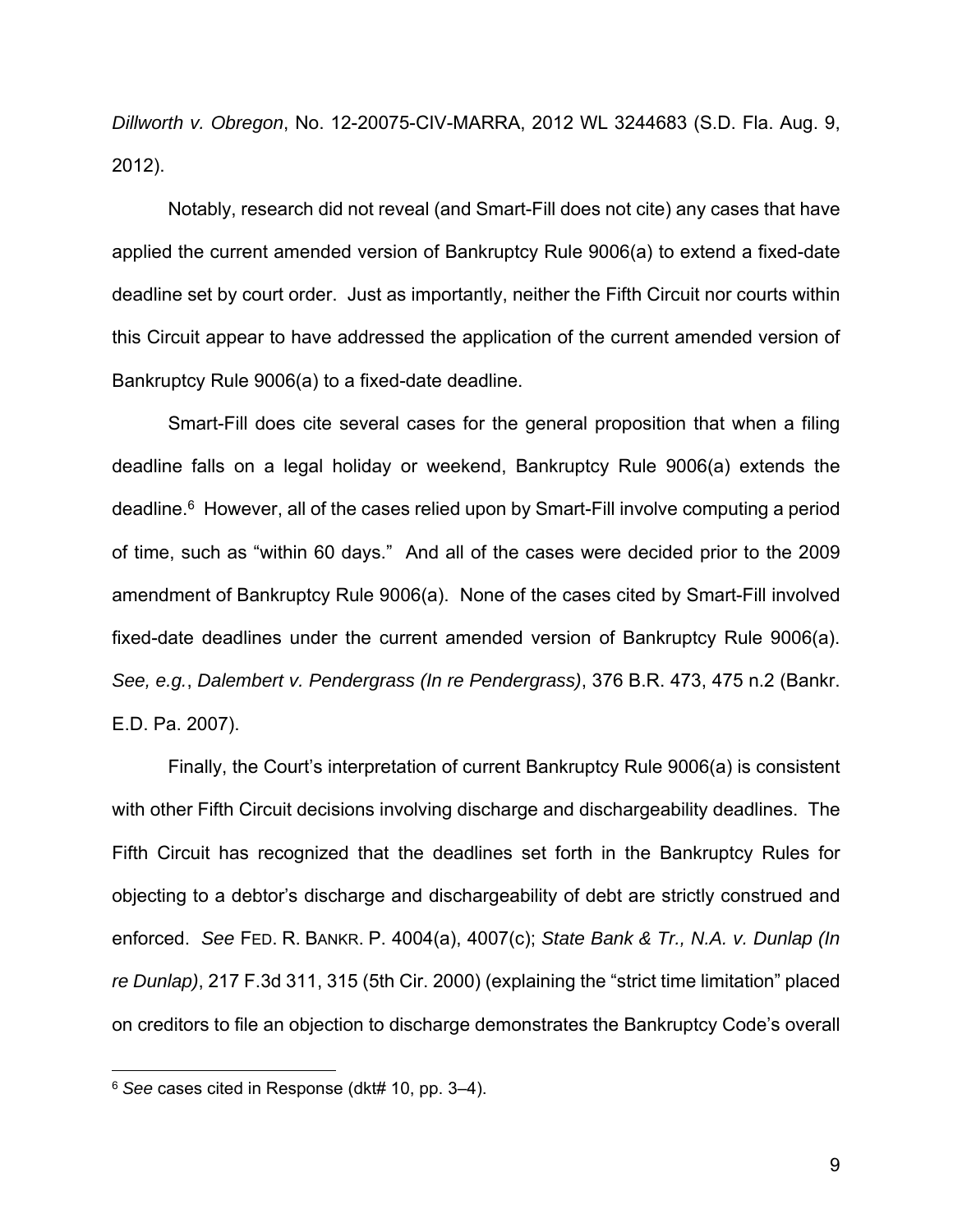goal of providing a debtor with a "fresh start"); *Ichinose v. Homer Nat'l Bank (In re Ichinose)*, 946 F.2d 1169, 1172–73 (5th Cir. 1991) (requiring any exceptions to discharge to be filed within the "strictly enforced time limit"). And in this modern age of 24/7 electronic filing, creditors can (and routinely do) file objections and pleadings on federal holidays, even when the clerk's brick and mortar office is closed.

 In sum, for these reasons, the Court concludes that Bankruptcy Rule 9006(a) does not extend a deadline for filing pleadings when the date is a legal holiday, *if* a fixed-date deadline has been set by order of a court.

 Here, the deadline for Smart-Fill to file a complaint against the Debtor objecting to discharge and dischargeability is a fixed date set by order of the Court. This is clearly evident from the Second Agreed Order entered by the Court, which states "the deadlines for Smart-Fill Management Group, Inc. to object to discharge under Section 727 and dischargeability of its debt under Section 523 . . . are extended until January 15, 2018." This is equally evident from the agreed motion filed by Smart-Fill, which sought entry of the Second Agreed Order and requested the Court "extend the deadline to object to discharge and dischargeability of debt to January 15, 2018." *See* Motion and Second Agreed Order (dkt# 39, 41, main bankruptcy case no. 17-10979).

The Second Agreed Order does not require the computation of a time period, and the period is not stated in days. Instead, the Second Agreed Order sets forth a fixed-date deadline—January 15, 2018—for filing any objection to discharge and dischargeability. The inescapable result is the automatic extension of a deadline for a legal holiday under current Bankruptcy Rule 9006(a) simply does not apply in this case.

It is of no legal significance that the fixed-date deadline of January 15, 2018 fell on

10